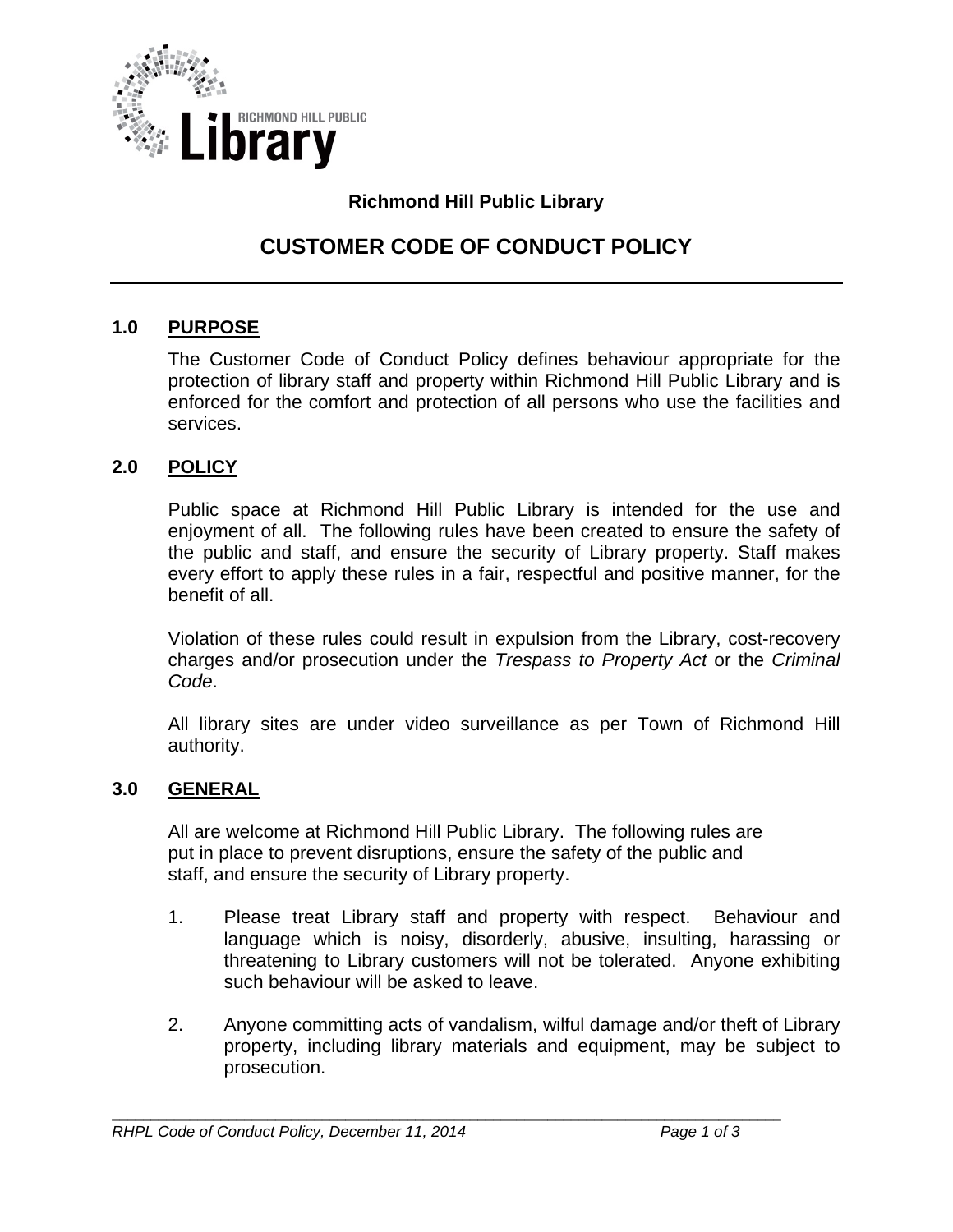- 3. Children under the age of 11 must be accompanied by an appropriate caregiver while in the Library. Library staff is obligated by law to call York Regional Police or the Children's Aid Society of York Region if a child is left unattended and in need of protection.
- 4. Only registered service animals as defined in the *Accessibility for Ontarians with Disabilities Act* are welcome in the Library.
- 5. Please dress appropriately. Shoes and shirts must be worn in the Library for both hygienic and safety reasons.
- 6. Customers leaving the Library may be required to make available for inspection the contents of all bags, briefcases and other containers for the examination of library materials in their possession. Library materials may not be taken into washrooms.
- 7. Entry into staff areas and behind service desks is not permitted.
- 8. Customers must comply with the appropriate use of the Internet and its resources as outlined in the Public Internet Use Policy. Do not disturb Library equipment.
- 9. Photographing, filming or video-recording in the Library requires approval in advance. Use of all photographic or recording devices is not allowed in washrooms.
- 10. Please keep an eye on your belongings. The Library is not responsible for personal items lost or stolen on the premises.

Please cooperate with any requests from staff. These requests represent the final authority on what constitutes reasonable public behaviour and failure to cooperate may result in being asked to leave the premises.

Violation of these rules could result in expulsion from the Library, cost-recovery charges and/or prosecution under the *Trespass to Property Act* or the *Criminal Code.*

## **4.0 EXPULSION**

- 4.1 Persons will not be allowed to remain on Library premises, or return that calendar day, when in the opinion of Library staff they:
	- Are in a condition which is a threat to public health and safety;
	- Exhibit noisy or disruptive behaviour that disturbs Library customers or the daily operation of Library services;